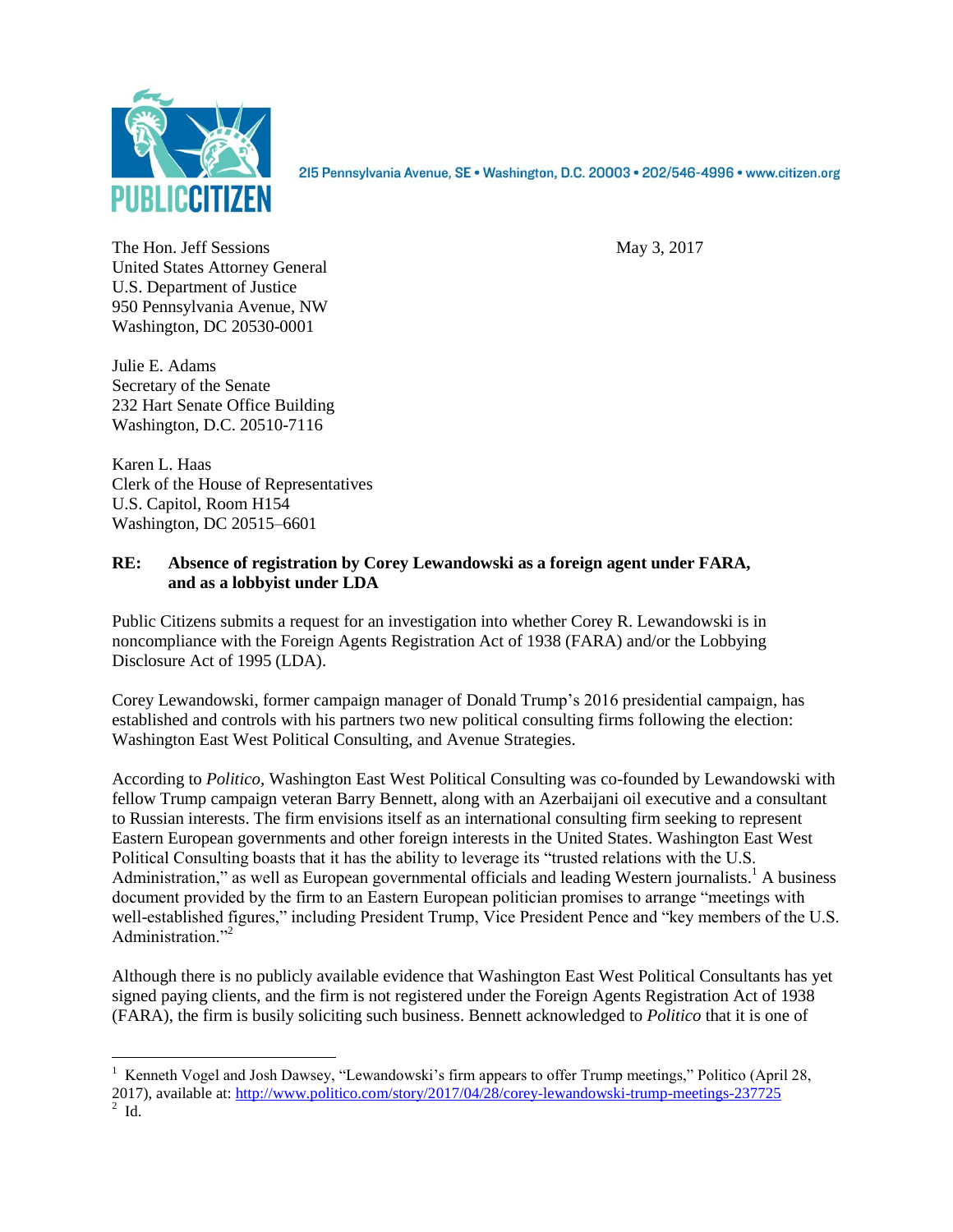several business enterprises that are seeking international clients for the second firm founded by Lewandowski and Bennett, Avenue Strategies.

Avenue Strategies was also created shortly after the 2016 election and operates as a DC-based consulting and lobbying firm. It is registered under the Lobbying Disclosure Act of 1995 (LDA) and represents several paying clients before the federal government, including Puerto Rico.<sup>3</sup>

Puerto Rico's Governor Ricardo Rossello decided to hire Avenue Strategies on the premise that Lewandowski would deliver one-on-one meetings between the governor and Trump administration officials, and possibly even Trump himself. Lewandowski's firm did set up meetings with numerous administration officials, including the White House deputy chief of staff for legislative and intergovernmental affairs. However, Rossello expressed disappointment that a meeting with the President has not yet been arranged. "I've had a chance to sit down with [Lewandowski]," said Gov. Rossello. "He's been quite knowledgeable of what we want to do in Puerto Rico so forth … [but] the jury's still out."<sup>4</sup>

While both consulting firms were founded by Lewandowski and Bennett, only Bennett has registered as an active lobbyist under LDA. Lewandowski is not registered either as a foreign agent under FARA or as a lobbyist under LDA, and reportedly does not plan to register under the LDA. Yet he appears to be undertaking substantial activities that aim to influence American public policy for both international and domestic interests.

In addition to actively soliciting international governmental and business interests to represent in the United States for several months now, Lewandowski brokered a key policy meeting between Presidentelect Trump and Mexican telecom billionaire Carlos Slim. Lewandowski traveled to Mexico City shortly after the election to meet with Slim, and he arranged a subsequent sit-down meeting between the President-elect and Slim. The sit-down meeting between the two occurred over dinner at Trump's Mar-a-Lago resort in Palm Beach, Florida, 10 days after Lewandowski's trip to Mexico City.<sup>5</sup> If Lewandowski set up this meeting in a representational capacity on behalf of Slim, that action would cross the threshold for FARA registration and disclosure, as it would constitute "political activity" on behalf of a foreign principal carried out within the United States.

The meeting appears to have paid off for Slim. During the 2016 presidential campaign, Trump ridiculed Slim as part of the global media conspiracy working to elect Hillary Clinton. But after their Mar-a-Lago meeting, Trump tweeted: "Yes, it's true – Carlos Slim, the great businessman from Mexico, called me about getting together for a meeting. We met, HE IS A GREAT GUY!"<sup>6</sup>

Lewandowski insists that neither Carlos Slim nor his company, Telmex, provided compensation to Lewandowski or any of his consulting firms for arranging the meeting or for other services. "Carlos Slim is not a client. I have never received a dime from him," said Lewandowski.<sup>7</sup>

 $\overline{a}$ 

<sup>3</sup> LDA disclosure report, [https://soprweb.senate.gov/index.cfm?event=getFilingDetails&filingID=3197B231-084C-](https://soprweb.senate.gov/index.cfm?event=getFilingDetails&filingID=3197B231-084C-409E-B05F-E27DADF1AB2A&filingTypeID=1)[409E-B05F-E27DADF1AB2A&filingTypeID=1](https://soprweb.senate.gov/index.cfm?event=getFilingDetails&filingID=3197B231-084C-409E-B05F-E27DADF1AB2A&filingTypeID=1)

<sup>&</sup>lt;sup>4</sup> Anna Giaritelli, "Puerto Rico's middleman to the White House, Corey Lewandowski, may not be delivering results," Washington Examiner (April 29, 2017), available at: [http://www.washingtonexaminer.com/puerto-ricos](http://www.washingtonexaminer.com/puerto-ricos-middleman-to-the-white-house-corey-lewandowski-may-not-be-delivering-results/article/2621675)[middleman-to-the-white-house-corey-lewandowski-may-not-be-delivering-results/article/2621675](http://www.washingtonexaminer.com/puerto-ricos-middleman-to-the-white-house-corey-lewandowski-may-not-be-delivering-results/article/2621675)

<sup>&</sup>lt;sup>5</sup> Kenneth Vogel, Josh Dawsey and Isaac Arnsdorf, "Lewandowski brokered Trump-Slim meeting," Politico (Dec. 21, 2016), available at: <u>http://www.politico.com/story/2016/12/lewandowski-trump-carlos-slim-232905</u><br><sup>6</sup> Id.

 $^7$  Id.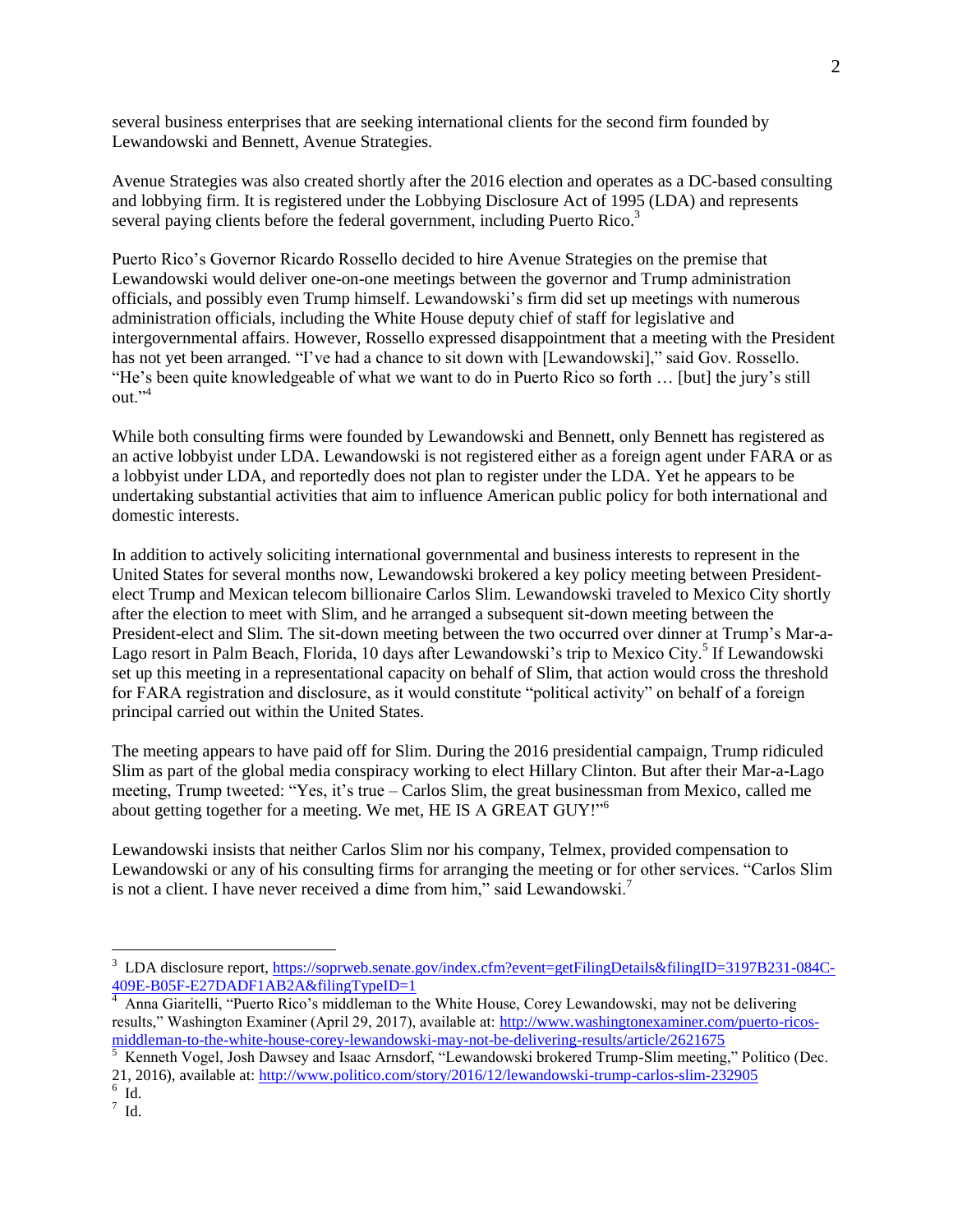Payment is not a relevant factor. Mandatory registration under FARA does not require compensation. An "agent of a foreign principal" or "foreign agent" under FARA is anyone who, on behalf of a "foreign principal," engages in political activities, acts in a public relations capacity, solicits or dispenses anything of value within the United States, or provides representation before any agency or official of the U.S. government. A foreign principal includes foreign governments, political parties and foreign business interests. One need not be compensated for these services to meet the threshold for FARA registration and reporting.<sup>8</sup> Yet, Lewandowski neither registered nor disclosed his activities on behalf of Slim and Telmex under FARA or, alternatively, under LDA.

Lewandowski created and controls both the international consulting firm and the domestic lobbying firm, which advertise and seek business based on intimate connectivity and immediate access to President Trump and high-ranking officials in the Trump administration. Indeed, Lewandowski makes full use of that access. He has the ability to get the President on the phone without going through gatekeepers and is a frequent visitor to the West Wing. Lewandowski's access to the President is a sore subject for some senior officials, who have asked: "Why is Corey in the West Wing?"<sup>9</sup>

The greater question is why is Corey not registered as a foreign agent under FARA or as a lobbyist under LDA?

There is not enough information in the public domain to know whether Lewandowski crossed the LDA threshold that would mandate registration as a lobbyist, and his colleagues deny that he is engaged in lobbying.

Yet the indications are strong that Corey Lewandowski may well have crossed the threshold for registration under either one of the two lobby disclosure laws. Lewandowski used to be a registered lobbyist under LDA up until 2011. He developed very close ties to President Trump and leading officials in the Trump administration. His consulting firms are using that access as a selling point for soliciting and generating international and domestic business. And Lewandowski makes full use of that access to this day, even to the point of arranging an official meeting between President-elect Trump and a foreign businessman at Mar-a-Lago.

Given the extensive access to the Trump administration afforded to Lewandowski, and the fact that his firms are using this access to solicit clients, strongly suggests that many of Lewandowski's visits with White House officials are for the business purposes Lewandowski's firms claim they are – in other words, lobbying.

Public Citizen requests that the Department of Justice, the Secretary of the Senate and the Clerk of the House investigate the influence-peddling activities of Corey Lewandowski and determine whether he is in noncompliance with FARA and/or LDA.

Sincerely,

 $\overline{a}$ 

Robert Weissman President Public Citizen  $1600 20<sup>th</sup>$  Street NW Lisa Gilbert Vice President of Legislative Affairs Public Citizen

Craig Holman, Ph.D. Government affairs lobbyist Public Citizen 215 Pennsylvania Avenue SE

<sup>&</sup>lt;sup>8</sup> Holland & Knight, "What is the Foreign Agents Registration Act?" (June 1, 2016), available at:

<https://www.hklaw.com/PoliticalLawBlog/What-is-the-Foreign-Agents-Registration-Act-FARA-06-01-2016/><br><sup>9</sup> Kenneth Vogel and Josh Dawsey, "Lewandowski's firm appears to offer Trump meetings," Politico (April 28, 2017), available at:<http://www.politico.com/story/2017/04/28/corey-lewandowski-trump-meetings-237725>